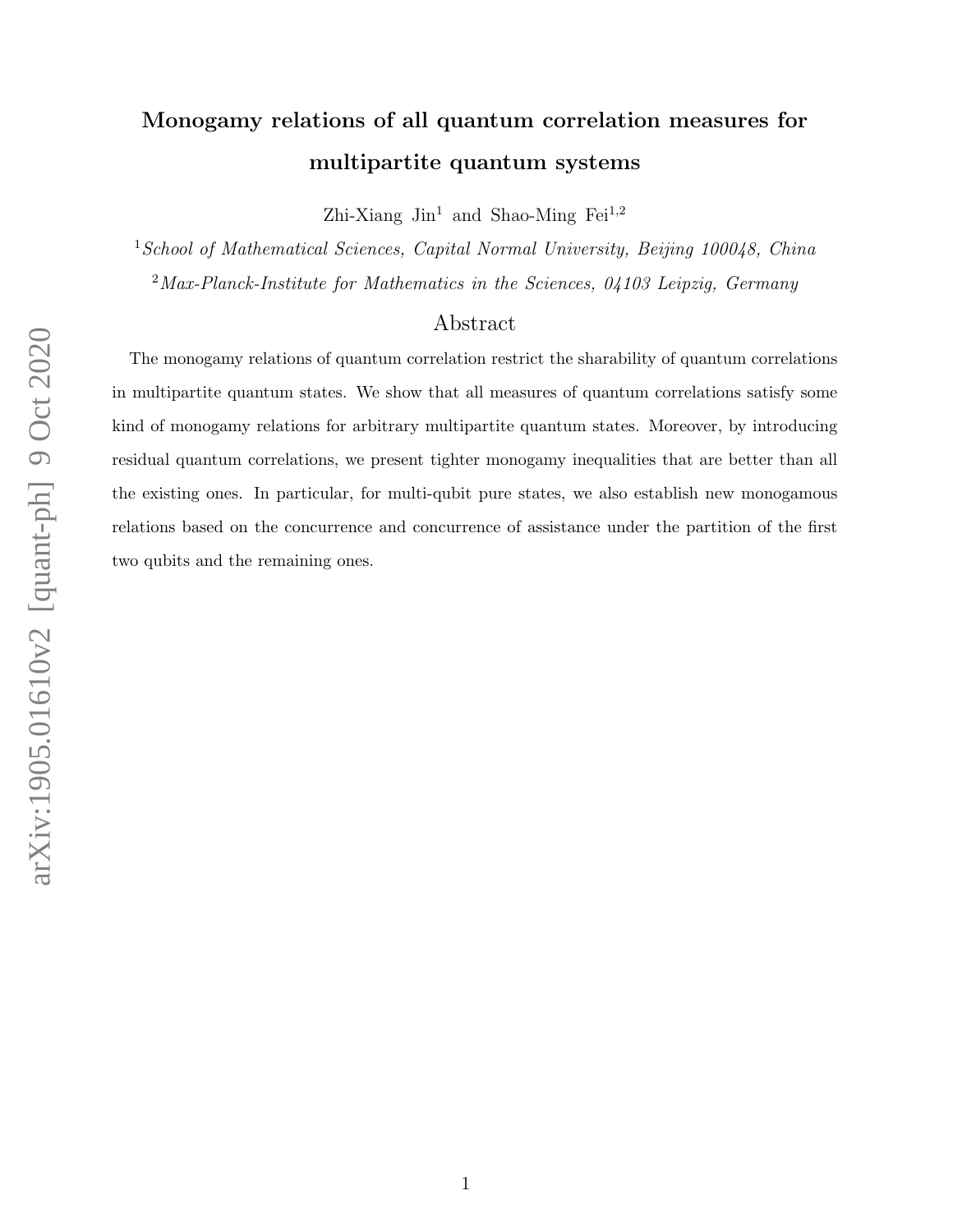Quantum correlation between many parties is an important quantum phenomena, which plays significant roles in quantum information processing [\[1–](#page-10-0)[6\]](#page-10-1). Therefore, quantifying quantum correlations becomes more and more important. Recently, some researchers explore the relations shared by more than two parties and expect the measurement of quantum correlation satisfies a monotonic under some local quantum operations [\[7,](#page-10-2) [8\]](#page-10-3).

The monogamous nature of quantum correlations plays a key role in the security of quantum cryptography [\[9–](#page-11-0)[19\]](#page-11-1). Monogamy relations are not always satisfied by a correlation measure, for example, the entanglement of formation [\[10\]](#page-11-2) which quantifies the amount of entanglement required for preparation of a given bipartite quantum state. However, although the concurrence [\[20\]](#page-11-3) and entanglement of formation do not satisfy the monogamy inequality  $\mathcal{E}_{A|BC} \geq \mathcal{E}_{AB} + \mathcal{E}_{AC}$  ( $\mathcal{E}_{A|BC}$  implies the entanglement between A and BC), the authors have proved that the  $\alpha$ th ( $\alpha \geq 2$ ) power of concurrence and  $\alpha$ th ( $\alpha \geq 1$ ) √ 2) power of entanglement of formation for N-qubit states satisfy the monogamy inequalities  $[21]$ . In  $[22]$  a tighter monogamy relation for  $\alpha$ th ( $\alpha \geq 2$ ) power of concurrence has been presented. It has been shown that the information-theoretic quantum correlation measure, quantum discord [\[23\]](#page-11-6), can violate the monogamy relations [\[24](#page-11-7)[–27\]](#page-11-8), but a monotonically increasing function of the quantum discord could satisfy the monogamy relation for three-qubit pure states [\[28\]](#page-11-9).

In this paper, we first show that all quantum correlation measures satisfy some kind of monogamy relations for arbitrary multipartite quantum states. Then we introduce the residual quantum correlations, and present tighter monogamy inequalities that are better than all the existing ones. For multi-qubit pure states, we establish new monogamous relations based on the concurrence and concurrence of assistance under the partition of the first two qubits and the rest ones.

Let  $\mathcal Q$  be an arbitrary quantum correlation measure of bipartite systems. The quantum correlation measure Q is said to be monogamous for state  $\rho_{AB_1B_2\cdots B_{N-1}}$ , if [\[29\]](#page-11-10),

$$
\mathcal{Q}(\rho_{AB_1}) + \mathcal{Q}(\rho_{AB_2}) + \dots + \mathcal{Q}(\rho_{AB_{N-1}}) \leq \mathcal{Q}(\rho_{A|B_1B_2\cdots B_{N-1}}),\tag{1}
$$

where  $\rho_{AB_i}$ ,  $i = 1, ..., N-1$ , are the reduced density matrices,  $\mathcal{Q}(\rho_{A|B_1B_2\cdots B_{N-1}})$  denotes the quantum correlation Q of the state  $\rho_{AB_1B_2\cdots B_{N-1}}$  under bipartite partition  $A|B_1B_2\cdots B_{N-1}$ . For simplicity, we denote  $\mathcal{Q}(\rho_{AB_i})$  by  $\mathcal{Q}_{AB_i}$ , and  $\mathcal{Q}(\rho_{A|B_1B_2\cdots B_{N-1}})$  by  $\mathcal{Q}_{A|B_1B_2\cdots B_{N-1}}$ . One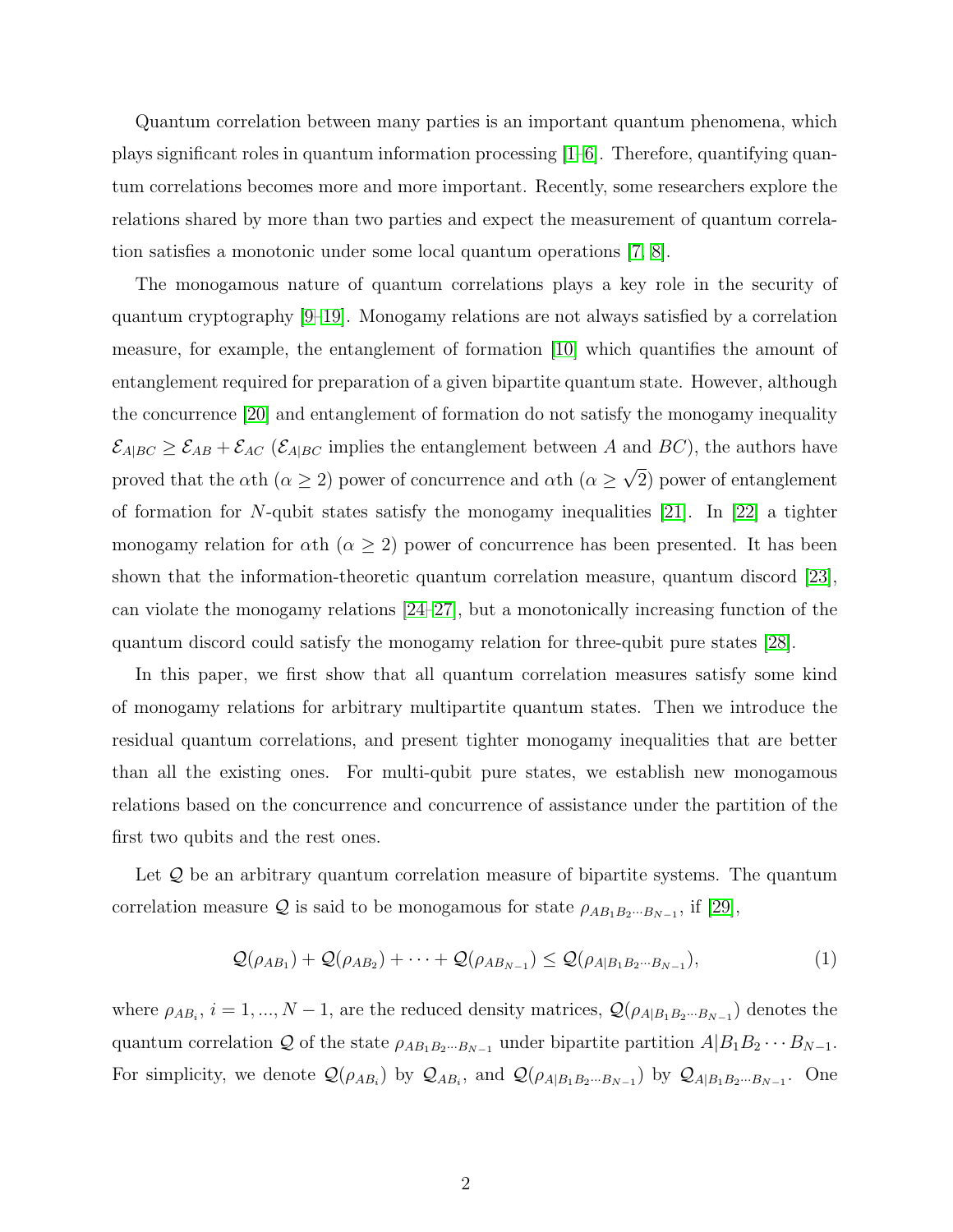can define the  $\mathcal{Q}$ -monogamy score for the N-partite state  $\rho_{AB_1B_2\cdots B_{N-1}}$ ,

<span id="page-2-0"></span>
$$
\delta_{\mathcal{Q}} = \mathcal{Q}_{A|B_1B_2\cdots B_{N-1}} - \sum_{i=1}^{N-1} \mathcal{Q}_{AB_i}.
$$
 (2)

 $\delta_{\mathcal{Q}}\geq 0$  implies Eq. [\(2\)](#page-2-0) satisfied the monogamy relation. For example, the square of the concurrence has been proved satisfied the monogamy inequality [\[9,](#page-11-0) [12\]](#page-11-11) for all multi-qubit states. However, other measures such as entanglement of formation, quantum discord are failed to be monogamous for pure three-qubit states [\[24,](#page-11-7) [25\]](#page-11-12).

From the results in Ref. [\[30\]](#page-11-13), given any quantum correlation measure, one can always find a function of the given measure that is monogamous for the same state. For arbitrary dimensional tripartite states, it has been shown that there exists a  $\beta_{\min}(\mathcal{Q}) \in R$  such that for any  $\gamma \geq \beta_{\min}(\mathcal{Q}), \mathcal{Q}$  satisfies

<span id="page-2-1"></span>
$$
\mathcal{Q}_{A|BC}^{\gamma} \ge \mathcal{Q}_{AB}^{\gamma} + \mathcal{Q}_{AC}^{\gamma}.
$$
\n(3)

In the following, we denote  $\beta = \beta_{\min}(Q)$  the minimal value such that Q satisfies the above inequality for convenience. Generalizing the conclusion  $(3)$  to the N partite case, we have the following result.

**[Theorem 1]**. For any  $d \otimes d_1 \otimes \cdots \otimes d_{N-1}$  state  $\rho_{AB_1B_2\cdots B_{N-1}}$ , we have

<span id="page-2-2"></span>
$$
\mathcal{Q}_{A|B_1B_2\cdots B_{N-1}}^{\alpha} \ge \sum_{i=1}^{N-1} \mathcal{Q}_{AB_i}^{\alpha},\tag{4}
$$

for  $\alpha \ge \beta$ ,  $N \ge 3$ .

**[Proof].** The Eq. [\(4\)](#page-2-2) reduces to Eq. [\(3\)](#page-2-1) for  $N = 3$ . Suppose the Theorem 1 holds for  $N-2$ . Then, if we consider the state  $\rho_{AB_2\cdots B_{N-1}}$ , we have

$$
\mathcal{Q}_{A|B_{2}\cdots B_{N-1}}^{\alpha}\geq \sum_{i=2}^{N-1}\mathcal{Q}_{AB_{i}}^{\alpha},
$$

for any for  $\alpha \geq \beta$ .

As follows from applying Eq. [\(3\)](#page-2-1) for the tripartite subdivision  $A|B_1|B_2 \cdots B_{N-1}$ , we have

$$
\mathcal{Q}_{A|B_1B_2\cdots B_{N-1}}^{\alpha} \geq \mathcal{Q}_{AB_1}^{\alpha} + \mathcal{Q}_{A|B_2\cdots B_{N-1}}^{\alpha}
$$
  
\n
$$
\geq \mathcal{Q}_{AB_1}^{\alpha} + \sum_{i=2}^{N-1} \mathcal{Q}_{AB_i}^{\alpha}
$$
  
\n
$$
= \sum_{i=2}^{N-1} \mathcal{Q}_{AB_i}^{\alpha},
$$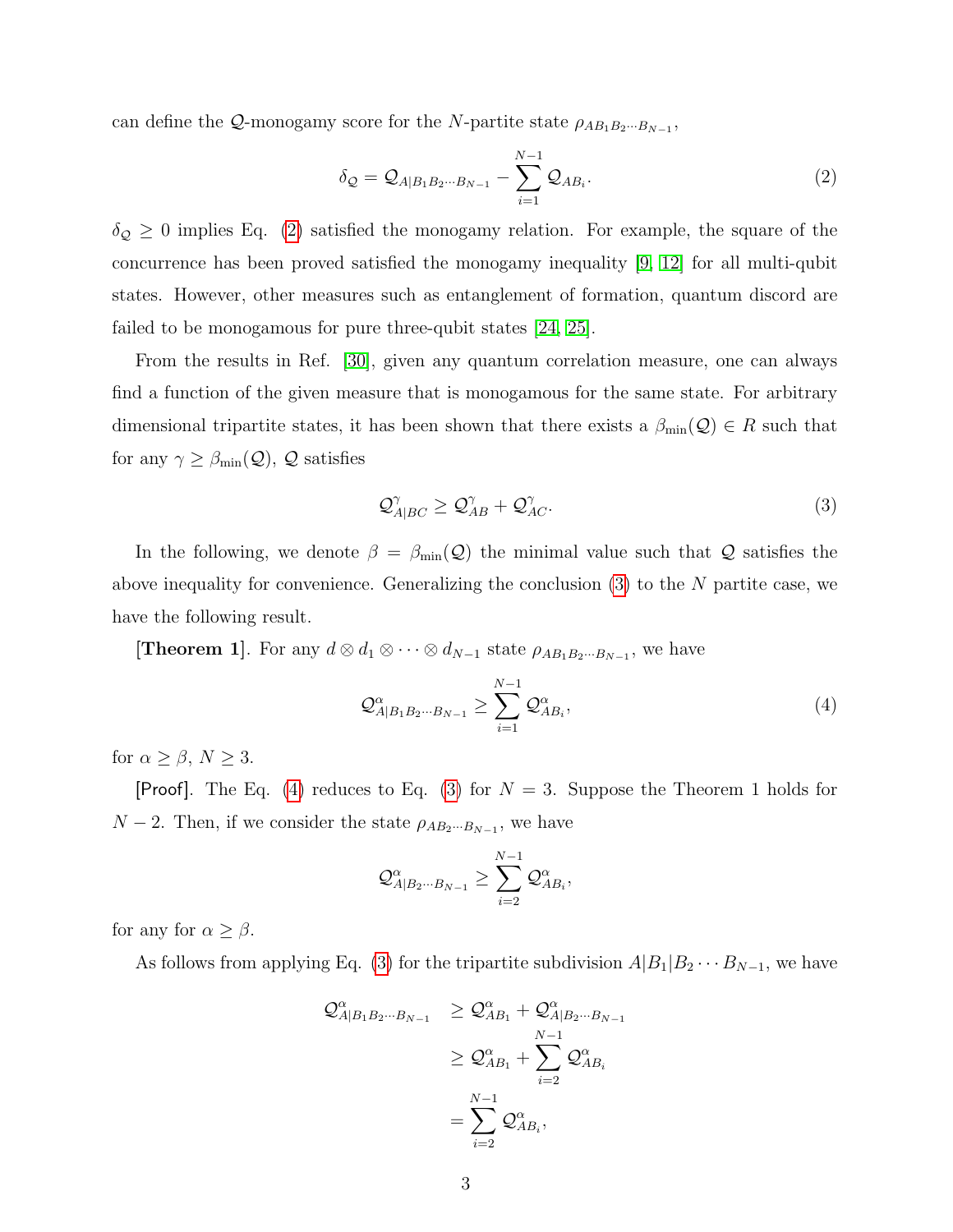for any  $\alpha \geq \beta$ .

Theorem 1 gives a general result for arbitrary measure of quantum correlations. However, such relations can be further improved by tightening the lower bound of the inequality [\(4\)](#page-2-2). Similar to the three tangle of concurrence, for tripartite quantum states  $\rho \in H_A \otimes H_B \otimes H_C$ , we define the residual quantum correlation as a function of  $\alpha$ ,

$$
\mathcal{Q}_{A|B|C}^{\alpha}(\alpha) = \mathcal{Q}_{A|BC}^{\alpha} - \mathcal{Q}_{AB}^{\alpha} - \mathcal{Q}_{AC}^{\alpha}, \quad \alpha \ge \beta.
$$
 (5)

In the following, we denote  $\mathcal{Q}_{A|B|C}^{\alpha} = \mathcal{Q}_{A|B|C}^{\alpha}(\alpha)$  for convenience. Now consider a  $d \otimes d \otimes d \otimes d$ state  $\rho_{AB_1B_2B_3}$ . Define  $\mathcal{Q}^{\alpha}_{A|B_1|B_2} = \max\{ \mathcal{Q}^{\alpha}_{A|B_1|B_2}, \mathcal{Q}^{\alpha}_{A|B_1|B_3}, \mathcal{Q}^{\alpha}_{A|B_2|B_3} \}$ , where  $B'_1$  and  $B'_2$  stand for two of  $B_1$ ,  $B_2$  and  $B_3$  such that  $\mathcal{Q}_{A|B_1|B_2}^{\alpha} = \max\{ \mathcal{Q}_{A|B_1|B_2}^{\alpha}, \mathcal{Q}_{A|B_1|B_3}^{\alpha}, \mathcal{Q}_{A|B_2|B_3}^{\alpha} \}.$ 

**[Theorem 2]**. For any  $d \otimes d_1 \otimes d_2 \otimes d_3$  state  $\rho_{AB_1B_2B_3}$ , we have

<span id="page-3-0"></span>
$$
\mathcal{Q}_{A|B_1B_2B_3}^{\alpha} \ge \sum_{i=1}^{3} \mathcal{Q}_{AB_i}^{\alpha} + \mathcal{Q}_{A|B_1'|B_2'},
$$
\n(6)

for  $\alpha \geq \beta$ .

[Proof]. By definition we have

$$
\begin{array}{ll} \displaystyle \sum_{i=1}^3{\cal Q}^\alpha_{AB_i}+{\cal Q}^\alpha_{A|B_1'|B_2'} & ={\cal Q}^\alpha_{AB_3'}+{\cal Q}^\alpha_{A|B_1'B_2'}\\ & \leq {\cal Q}^\alpha_{A|B_1B_2B_3}, \end{array}
$$

where  $B'_3$  is the complementary of  $B'_1B'_2$  in the subsystem  $B_1B_2B_3$ , the equality is due to the definition of the residual quantum correlation. From [\(4\)](#page-2-2), we get the inequality.  $\blacksquare$ 

Since the last term  $\mathcal{Q}^{\alpha}_{A|B_1'|B_2'}$  in [\(6\)](#page-3-0) is semi-positive, The inequality (6) is always tighter than [\(4\)](#page-2-2) for such states  $\rho_{AB_1B_2B_3}$ . Let us consider the following example based on the quantum correlation measure concurrence. First, we give the definition of concurrence. For a bipartite pure state  $|\psi\rangle_{AB} \in H_A \otimes H_B$ , the concurrence is  $C(|\psi\rangle_{AB}) = \sqrt{2[1 - \text{Tr}(\rho_A^2)]}$ , where  $\rho_A = \text{Tr}_B(|\psi\rangle_{AB} \langle \psi|)$ . The concurrence for a bipartite mixed state  $\rho_{AB}$  is defined by the convex roof extension,  $C(\rho_{AB}) = \min_{\{p_i, |\psi_i\rangle\}} \sum_i p_i C(|\psi_i\rangle)$ , where the minimum is taken over all possible decompositions of  $\rho_{AB} = \sum$ i  $p_i|\psi_i\rangle\langle\psi_i|$ , with  $p_i \geq 0$  and  $\sum$ i  $p_i = 1$  and  $|\psi_i\rangle \in H_A \otimes H_B$ . In [\[21\]](#page-11-4), the authors show that

<span id="page-3-1"></span>
$$
C^{\alpha}(\rho_{A|B_1B_2\cdots B_{N-1}}) \ge C^{\alpha}(\rho_{AB_1}) + C^{\alpha}(\rho_{AB_2}) + \cdots + C^{\alpha}(\rho_{AB_{N-1}}),
$$
\n(7)

for an N-qubit state  $\rho_{AB_1\cdots B_{N-1}}$ .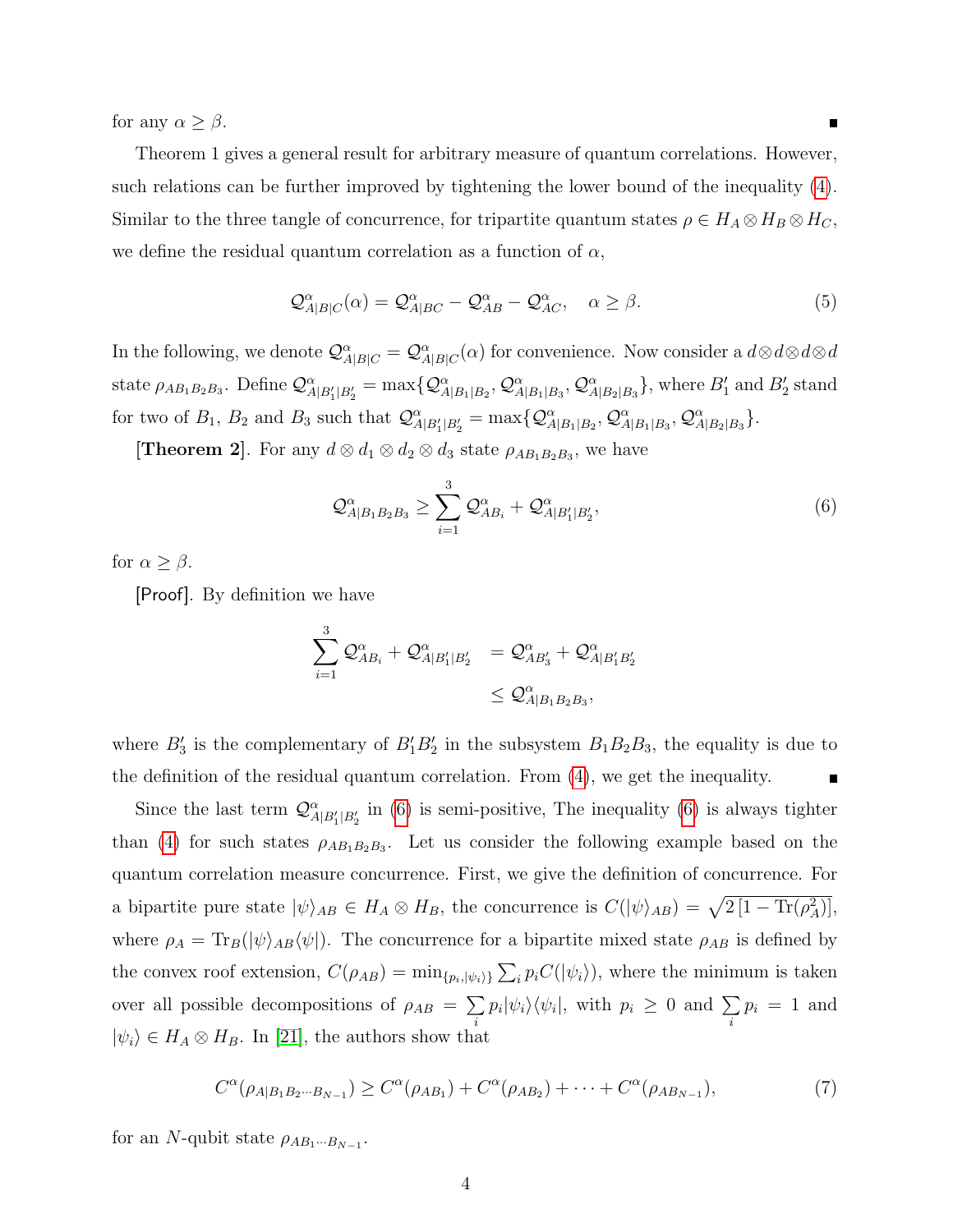

FIG. 1: Solid (blue) line  $y_1$  is the  $\alpha$ th power of concurrence under bipartition  $A|B_1B_2B_3$ ; Dashed (red) line  $y_3$  for the lower bound in [\(6\)](#page-3-0); Dotted (green) line  $y_2$  for the result [\(7\)](#page-3-1) in [\[21\]](#page-11-4).

Example 1. For the concurrence of the W state,

Q

<span id="page-4-1"></span>
$$
|W\rangle_{A|B_1B_2B_3} = \frac{1}{2}(|1000\rangle + |0100\rangle + |0010\rangle + |0001\rangle),\tag{8}
$$

we have  $\beta = 2, C_{AB_i} = \frac{1}{2}$  $\frac{1}{2}$ ,  $i = 1, 2, 3$ , and  $C_{A|B_1B_2} = C_{A|B_1B_3} = C_{A|B_2B_3} =$  $\sqrt{2}$  $\frac{\sqrt{2}}{2}$ . Therefore  $C^{\alpha}_{A|B_1|B_2} = C^{\alpha}_{A|B_1|B_3} = C^{\alpha}_{A|B_2|B_3} =$  $\sqrt{2}$  $\frac{\sqrt{2}}{2}$ )<sup> $\alpha$ </sup> - 2( $\frac{1}{2}$ ) $\alpha$ . Set  $y_1 = C_{A|B_1B_2B_3}^{\alpha}$  = (  $\sqrt{3}$  $(\frac{\sqrt{3}}{2})^{\alpha}$ ,  $y_2 =$  $\sum_{i=1}^{3} C_{AB_i}^{\alpha} = 3(\frac{1}{2})^{\alpha}, \ y_3 = \sum_{i=1}^{3} C_{AB_i}^{\alpha} + C_{A|B_1|B_2}^{\alpha} =$  $\sqrt{2}$  $(\frac{2}{2})^{\alpha} + (\frac{1}{2})^{\alpha}$ , one can see that our result is better than  $(7)$  in  $[21]$ , see Fig. 1.

Generalizing the conclusion in Theorem 2 to  $N$  partite case, we have the following result.

**[Theorem 3]**. For any  $d \otimes d_1 \otimes \cdots \otimes d_{N-1}$  state  $\rho_{A|B_1B_2\cdots B_{N-1}}$ , we have

$$
\mathcal{Q}_{A|B_1B_2\cdots B_{N-1}}^{\alpha} \ge \sum_{i=1}^{N-1} \mathcal{Q}_{AB_i}^{\alpha} + \sum_{k=2}^{N-2} \mathcal{Q}_{A|B_1'|B_2'|\cdots|B_k'},
$$
\n(9)

for  $\alpha \geq \beta$ , where  $\mathcal{Q}^{\alpha}_{A|B'_{1}|B'_{2}| \cdots |B'_{k}} = \max_{1 \leq l \leq k+1} \{ \mathcal{Q}^{\alpha}_{A|B_{1}| \cdots |B_{k+1}} \}$  (where  $\hat{B}_{l}$  stands for  $B_l$  being omitted in the sub-indices),  $\mathcal{Q}^{\alpha}_{A|B_1|B_2| \cdots |B_{k+1}} = \mathcal{Q}^{\alpha}_{A|B_1B_2 \cdots B_{k+1}} - \sum_{i=1}^{k+1} \mathcal{Q}^{\alpha}_{AB_i}$  $\sum_{i=2}^{k} \mathcal{Q}_{A|B'_{1}|B'_{2}| \cdots |B'_{i}}^{a}, 2 \leq k \leq N-2, 1 \leq l \leq k+1, N \geq 4.$ 

**[Proof].** We prove the theorem by induction. For  $N = 4$  it reduces to Theorem 2. Suppose the Theorem 2 holds for  $N = n$ , i.e.,

<span id="page-4-0"></span>
$$
\mathcal{Q}_{A|B_1B_2\cdots B_{n-1}}^{\alpha} \ge \sum_{i=1}^{n-1} \mathcal{Q}_{AB_i}^{\alpha} + \mathcal{Q}_{A|B_1'|B_2'}^{\alpha} + \cdots + \mathcal{Q}_{A|B_1'|B_2'|\cdots|B_{n-2}'}^{\alpha}.
$$
\n(10)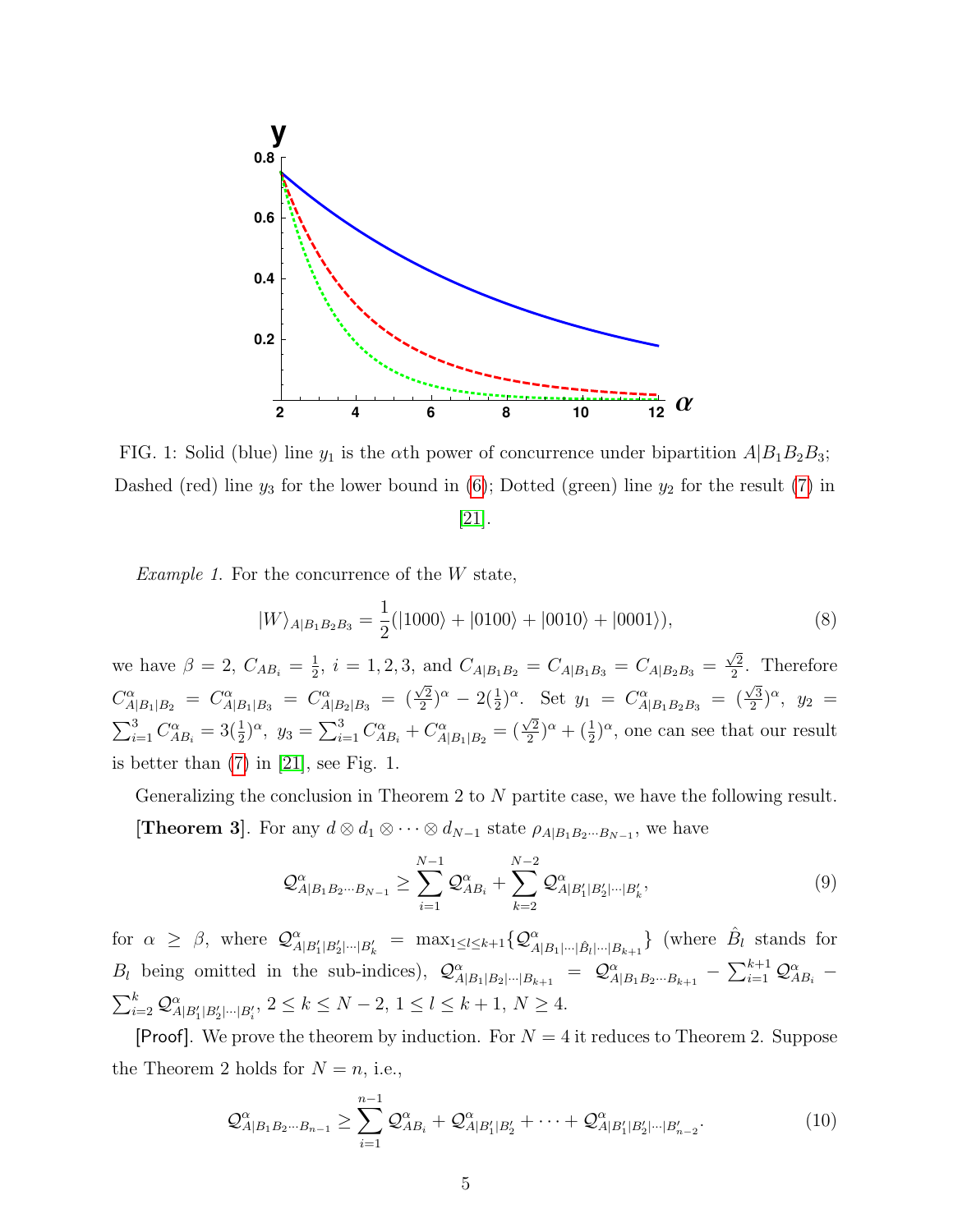Then for  $N = n + 1$ , we have

$$
\sum_{i=1}^n \mathcal{Q}_{AB_i}^{\alpha} + \mathcal{Q}_{A|B_1'|B_2'}^{\alpha} + \cdots + \mathcal{Q}_{A|B_1'|B_2'| \cdots |B_{n-1}'}^{\alpha}
$$
  

$$
\leq \mathcal{Q}_{A|B_1'B_2'\cdots B_{n-1}'}^{\alpha} + \mathcal{Q}_{AB_n'}^{\alpha}
$$
  

$$
\leq \mathcal{Q}_{A|B_1B_2\cdots B_n}^{\alpha},
$$

where  $B'_n$  is the complementary of  $B'_1B'_2, \cdots, B'_{n-1}$  in the subsystem  $B_1B_2, \cdots, B_n$ . The first inequality is due to [\(10\)](#page-4-0). By [\(4\)](#page-2-2) we get the last inequality.

In Theorems 1 and 2 we have take into account the maximum value among  $\mathcal{Q}^{\alpha}_{A|B_1|\cdots|\hat{B}_l|\cdots|B_k}$ . If instead of the maximum value, one just considers the mean value of  $\mathcal{Q}^{\alpha}_{A|B_1|\cdots|\hat{B}_l|\cdots|B_k}$ , one may have the following corollary.

[Corollary 1]. For any  $d \otimes d_1 \otimes \cdots \otimes d_{N-1}$  state  $\rho_{A|B_1B_2\cdots B_{N-1}}$ , we have

<span id="page-5-0"></span>
$$
\mathcal{Q}_{A|B_1B_2\cdots B_{N-1}}^{\alpha} \ge \sum_{i=1}^{N-1} \mathcal{Q}_{AB_i}^{\alpha} + \sum_{k=3}^{N-1} \left( \frac{1}{k} \sum_{l=1}^{k} \mathcal{Q}_{A|B_1|\cdots|\hat{B}_l|\cdots|B_k}^{\alpha} \right),
$$
\n(11)

for all  $\alpha \geq \beta$ ,  $N \geq 4$ , where

$$
\mathcal{Q}_{A|B_1|B_2|\cdots|B_j}^{\alpha} = \mathcal{Q}_{A|B_1B_2\cdots B_j}^{\alpha} - \sum_{i=1}^{j} \mathcal{Q}_{AB_i}^{\alpha} - \sum_{k=3}^{j} \left( \frac{1}{k} \sum_{l=1}^{k} \mathcal{Q}_{A|B_1|\cdots|\hat{B}_l|\cdots|B_k}^{\alpha} \right),
$$
(12)

 $3 \le j \le N - 1, 3 \le k \le N - 1$  and  $1 \le l \le k$ .

Example 2. Let us consider the concurrence of the four-qubit pure state,

<span id="page-5-1"></span>
$$
|\psi\rangle_{ABCD} = \frac{1}{\sqrt{3}}(|0000\rangle + |0010\rangle + |1011\rangle). \tag{13}
$$

We have  $\rho_{ACD} = \text{Tr}_B(|\psi\rangle_{ABCD} \langle \psi|) = \frac{1}{3}(|000\rangle + |010\rangle + |111\rangle)(\langle 000| + \langle 010| + \langle 111|), \rho_{BCD}$  $\text{Tr}_A(|\psi\rangle_{ABCD}\langle\psi|) = \frac{1}{3}(|000\rangle\langle000|+|000\rangle\langle010|+|010\rangle\langle000|+|010\rangle\langle010|+|011\rangle\langle011|), C_{AB} =$  $C_{AC} = 0, C_{AD} = \frac{2}{3}$  $\frac{2}{3}$ ,  $C_{BC} = C_{BD} = 0$ ,  $C_{A|BC} = 0$ ,  $C_{A|BD} = \frac{2}{3}$  $\frac{2}{3}$ ,  $C_{A|CD} = \frac{2\sqrt{2}}{3}$  $\frac{\sqrt{2}}{3}$ . Therefore,  $C_{A|B|C} = C_{A|B|D} = 0, C_{A|C|D}^{\alpha} = (\frac{2\sqrt{2}}{3})$  $\frac{\sqrt{2}}{3}$ <sup> $\alpha$ </sup> -  $\left(\frac{2}{3}\right)$  $(\frac{2}{3})^{\alpha}$ . Set  $y_1 = C^{\alpha}_{A|BCD} = (\frac{2\sqrt{2}}{3})^{\alpha}$  $(\frac{\sqrt{2}}{3})^{\alpha}, y_2 = C_{AB}^{\alpha} + C_{AC}^{\alpha} +$  $C_{AD}^{\alpha} = (\frac{2}{3})^{\alpha}, y_3 = C_{AB}^{\alpha} + C_{AC}^{\alpha} + C_{AD}^{\alpha} + \frac{1}{3}$  $\frac{1}{3}\left(C^{\alpha}_{A|B|C}+C^{\alpha}_{A|B|D}+C^{\alpha}_{A|C|D}\right)=(\frac{2}{3})^{\alpha+1}+\frac{1}{3}$  $\frac{1}{3}(\frac{2\sqrt{2}}{3}% )^{2}$  $\frac{\sqrt{2}}{3}\big)^{\alpha}$ one can see that our result is better than that in [\[21\]](#page-11-4), see Fig. 2.

Next, we adopt an approach used in [\[22\]](#page-11-5) to improve the further above results on monogamy relations for multipartite quantum correlation measures. First, we give a Lemma.

[Lemma]. For any  $d_1 \otimes d_2 \otimes d_3$  mixed state  $\rho \in H_A \otimes H_B \otimes H_C$ , if  $\mathcal{Q}_{AB} \geq \mathcal{Q}_{AC}$ , we have

$$
\mathcal{Q}_{A|BC}^{\alpha} \ge \mathcal{Q}_{AB}^{\alpha} + \frac{\alpha}{\beta} \mathcal{Q}_{AC}^{\alpha},\tag{14}
$$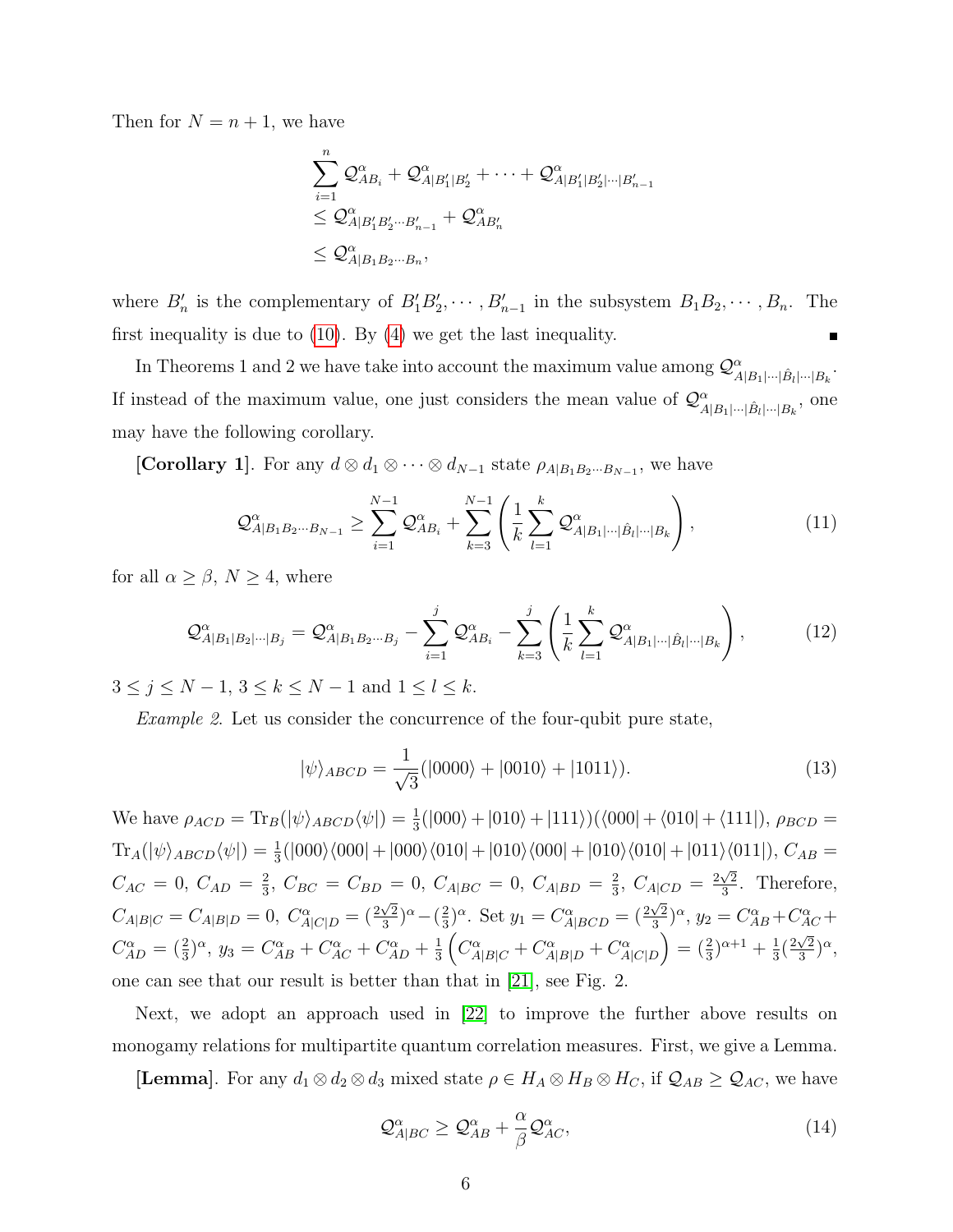

FIG. 2: Solid (blue) line  $y_1$  for the  $\alpha$ th power of concurrence under bipartition  $A|B_1B_2B_3$ ; Dashed (red) line  $y_3$  for the lower bound in [\(11\)](#page-5-0); Dotted (green) line  $y_2$  for the result in

[\[21\]](#page-11-4).

for all  $\alpha \geq \beta$ .

[Proof]. For arbitrary  $d_1 \otimes d_2 \otimes d_3$  tripartite state  $\rho_{ABC}$ . If  $\mathcal{Q}_{AB} \geq \mathcal{Q}_{AC}$ , we have

$$
\begin{array}{ll} \mathcal{Q}_{A|BC}^{\alpha} & = \left(\mathcal{Q}_{AB}^{\beta} + \mathcal{Q}_{AC}^{\beta}\right)^{\frac{\alpha}{\beta}} = \mathcal{Q}_{AB}^{\alpha} \left(1 + \frac{\mathcal{Q}_{AC}^{\beta}}{\mathcal{Q}_{AB}^{\beta}}\right)^{\frac{\alpha}{\beta}} \\ & \geq \mathcal{Q}_{AB}^{\alpha} \left[1 + \frac{\alpha}{\beta} \left(\frac{\mathcal{Q}_{AC}^{\beta}}{\mathcal{Q}_{AB}^{\beta}}\right)^{\frac{\alpha}{\beta}}\right] = \mathcal{Q}_{AB}^{\alpha} + \frac{\alpha}{\beta} \mathcal{Q}_{AC}^{\alpha}, \end{array}
$$

where the first equality is due to [\(3\)](#page-2-1), the inequality is due to the inequality  $(1 + t)^x \ge$  $1 + xt \geq 1 + xt^x$  for  $x \geq 1, 0 \leq t \leq 1$ .  $\blacksquare$ 

In the above Lemma, without loss of generality, we have assumed that  $\mathcal{Q}_{AB} \geq \mathcal{Q}_{AC}$ , as the subsystems  $A$  and  $B$  are equivalent. Moreover, in the proof of the Lemma we have assumed  $Q_{AB} > 0$ . If  $Q_{AB} = 0$  and  $Q_{AB} \geq Q_{AC}$ , then  $Q_{AB} = Q_{AC} = 0$ . The lower bound is trivially zero. Generalizing the Lemma to multipartite quantum systems, we have the following Theorem.

**[Theorem 4]**. For any  $d \otimes d_1 \otimes \cdots \otimes d_{N-1}$  state  $\rho \in H_A \otimes H_{B_1} \otimes \cdots \otimes H_{B_{N-1}}$ , if  $\mathcal{Q}_{AB_i} \geq \mathcal{Q}_{A|B_{i+1}\cdots B_{N-1}}$  for  $i=1,2,\cdots,m$ , and  $\mathcal{Q}_{AB_j} \leq \mathcal{Q}_{A|B_{j+1}\cdots B_{N-1}}$  for  $j=m+1,\cdots,N-2$ ,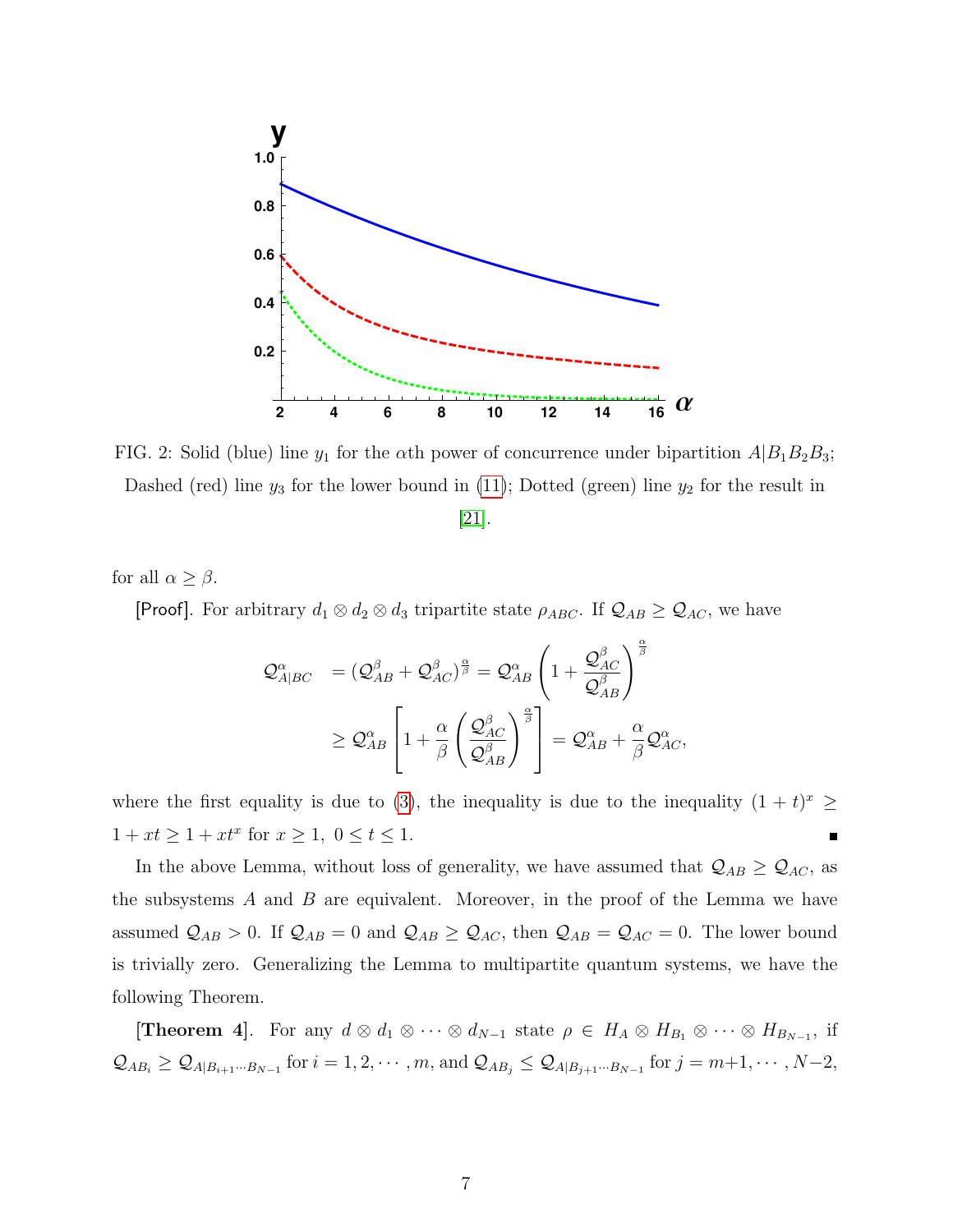$\forall 1 \leq m \leq N-3, N \geq 4$ , we have

<span id="page-7-2"></span>
$$
\mathcal{Q}_{A|B_1B_2\cdots B_{N-1}}^{\alpha} \geq \mathcal{Q}_{AB_1}^{\alpha} + \frac{\alpha}{\beta} \mathcal{Q}_{AB_2}^{\alpha} + \cdots + \left(\frac{\alpha}{\beta}\right)^{m-1} \mathcal{Q}_{AB_m}^{\alpha} + \left(\frac{\alpha}{\beta}\right)^{m+1} \left(\mathcal{Q}_{AB_{m+1}}^{\alpha} + \cdots + \mathcal{Q}_{AB_{N-2}}^{\alpha}\right) + \left(\frac{\alpha}{\beta}\right)^m \mathcal{Q}_{AB_{N-1}}^{\alpha},
$$
\n(15)

for all  $\alpha \geq \beta$ .

[Proof]. By using the Lemma repeatedly, one gets

<span id="page-7-0"></span>
$$
\mathcal{Q}_{A|B_1B_2\cdots B_{N-1}}^{\alpha} \geq \mathcal{Q}_{AB_1}^{\alpha} + \frac{\alpha}{\beta} \mathcal{Q}_{A|B_2\cdots B_{N-1}}^{\alpha}
$$
\n
$$
\geq \mathcal{Q}_{AB_1}^{\alpha} + \frac{\alpha}{\beta} \mathcal{Q}_{AB_2}^{\alpha} + \left(\frac{\alpha}{\beta}\right)^2 \mathcal{Q}_{A|B_3\cdots B_{N-1}}^{\alpha}
$$
\n
$$
\geq \cdots \geq \mathcal{Q}_{AB_1}^{\alpha} + \frac{\alpha}{\beta} \mathcal{Q}_{AB_2}^{\alpha} + \cdots
$$
\n
$$
+ \left(\frac{\alpha}{\beta}\right)^{m-1} \mathcal{Q}_{AB_m}^{\alpha} + \left(\frac{\alpha}{\beta}\right)^m \mathcal{Q}_{A|B_{m+1}\cdots B_{N-1}}^{\alpha}.
$$
\n(16)

As  $\mathcal{Q}_{AB_j} \leq \mathcal{Q}_{A|B_{j+1}\cdots B_{N-1}}$  for  $j = m+1, \cdots, N-2$ , by [\(16\)](#page-7-0) we get

<span id="page-7-1"></span>
$$
\mathcal{Q}_{A|B_{m+1}\cdots B_{N-1}}^{\alpha} \geq \frac{\alpha}{\beta} \mathcal{Q}_{AB_{m+1}}^{\alpha} + \mathcal{Q}_{A|B_{m+2}\cdots B_{N-1}}^{\alpha}
$$
\n
$$
\geq \frac{\alpha}{\beta} (\mathcal{Q}_{AB_{m+1}}^{\alpha} + \cdots + \mathcal{Q}_{AB_{N-2}}^{\alpha}) + \mathcal{Q}_{AB_{N-1}}^{\alpha}.
$$
\n(17)

Combining [\(16\)](#page-7-0) and [\(17\)](#page-7-1), we have Theorem 4.

Similar to the Theorem 3, [\(15\)](#page-7-2) can be improved by adding a term for residual quantum correlation. By a similar derivation to Theorem 3, we have

**[Theorem 5]**. For any  $d \otimes d_1 \otimes \cdots \otimes d_{N-1}$  state  $\rho \in H_A \otimes H_{B_1} \otimes \cdots \otimes H_{B_{N-1}}$ , if  $\mathcal{Q}_{AB_i} \geq \mathcal{Q}_{A|B_{i+1}\cdots B_{N-1}}$  for  $i=1,2,\cdots,m$ , and  $\mathcal{Q}_{AB_j} \leq \mathcal{Q}_{A|B_{j+1}\cdots B_{N-1}}$  for  $j=m+1,\cdots,N-2$ ,  $\forall$   $1 \leq m \leq N-3,$   $N \geq 4,$  we have

<span id="page-7-3"></span>
$$
\mathcal{Q}_{A|B_1B_2\cdots B_{N-1}}^{\alpha} \geq \mathcal{Q}_{AB_1}^{\alpha} + \frac{\alpha}{\beta} \mathcal{Q}_{AB_2}^{\alpha} + \cdots + \left(\frac{\alpha}{\beta}\right)^{m-1} \mathcal{Q}_{AB_m}^{\alpha} \n+ \left(\frac{\alpha}{\beta}\right)^{m+1} \left(\mathcal{Q}_{AB_{m+1}}^{\alpha} + \cdots + \mathcal{Q}_{AB_{N-2}}^{\alpha}\right) + \left(\frac{\alpha}{\beta}\right)^m \mathcal{Q}_{AB_{N-1}}^{\alpha} \n+ \sum_{k=2}^{N-2} \hat{\mathcal{Q}}_{A|B_1'|B_2'| \cdots |B_k'}^{\alpha} \n= \sum_{i=1}^{N-1} \hat{\mathcal{Q}}_{AB_i}^{\alpha} + \sum_{k=2}^{N-2} \hat{\mathcal{Q}}_{A|B_1'|B_2'| \cdots |B_k'},
$$
\n(18)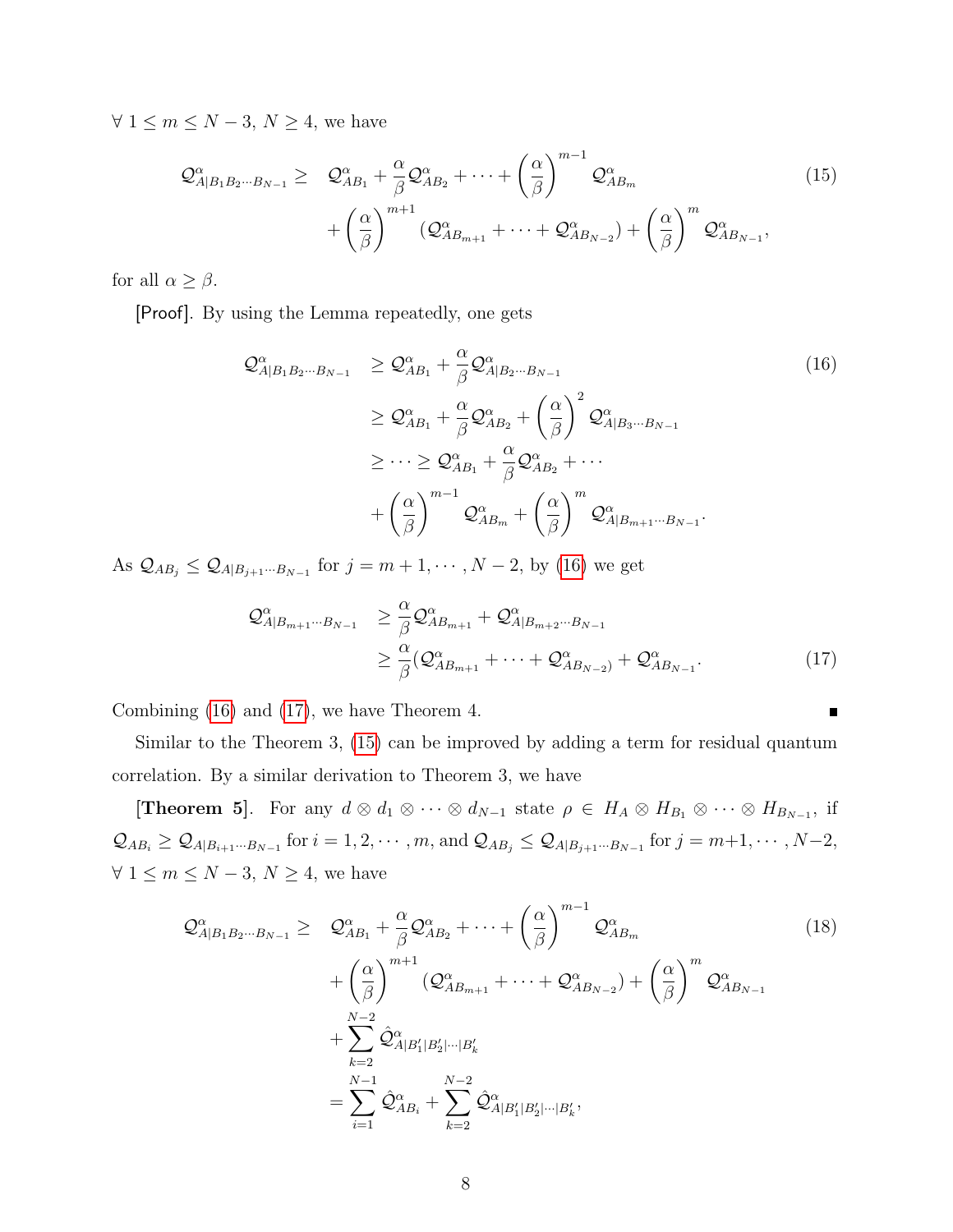

FIG. 3: Solid (blue) line  $y_1$  is the  $\alpha$ th power of concurrence under bipartition  $A|B_1B_2B_3$ . The dashed (red) line  $y_2$  is the lower bound in [\(18\)](#page-7-3) and the dotted (green)  $y_3$  line for [\(15\)](#page-7-2).

for all  $\alpha \geq \beta$ , where for simplicity, we have denoted  $\hat{\mathcal{Q}}^{\alpha}_{AB_1} = \mathcal{Q}^{\alpha}_{AB_1}, \ \hat{\mathcal{Q}}^{\alpha}_{AB_2} = \frac{\alpha}{\beta} \mathcal{Q}^{\alpha}_{AB_2},$  $\cdots,\ \hat{\cal Q}^\alpha_{AB_m}\ =\ \left(\frac{\alpha}{\beta}\right.$  $\left(\frac{\alpha}{\beta}\right)^{m-1}\mathcal{Q}^\alpha_{AB_m},\ \hat{\mathcal{Q}}^\alpha_{AB_{m+1}}\ =\ (\frac{\alpha}{\beta})^{m+1}\mathcal{Q}^\alpha_{AB_{m+1}},\ \cdots,\ \hat{\mathcal{Q}}^\alpha_{AB_{N-2}}\ =\ \left(\frac{\alpha}{\beta}\right)^{m-1}$  $\left(\frac{\alpha}{\beta}\right)^{m+1}\mathcal{Q}^\alpha_{AB_{N-2}},$  $\hat{\cal Q}^\alpha_{AB_{N-1}} = \begin{pmatrix} \frac{\alpha}{\beta} \end{pmatrix}$  $\left(\frac{\alpha}{\beta}\right)^{\hat{m}}\mathcal{Q}^{\alpha}_{AB_{N-1}}$ . The residual quantum correlation term  $\hat{\mathcal{Q}}^{\alpha}_{A|B'_1|B'_2|\cdots|B'_{k-1}}$  $\max_{1\leq l\leq k}\{\hat{\cal Q}_{A|B_1|\cdots|\hat{B_l}|\cdots|B_k}\},\ \hat{\cal Q}^{\alpha}_{A|B_1|B_2|\cdots|B_k}\ =\ {\cal Q}^{\alpha}_{A|B_1B_2\cdots B_k}-\sum_{i=1}^k\hat{\cal Q}^{\alpha}_{AB_i}-\sum_{i=2}^{k-1}\hat{\cal Q}^{\alpha}_{A|B'_1|B'_2|\cdots|B'_i},$  $2 \leq k \leq N-2, 1 \leq l \leq k.$ 

As an example, let us consider consider again the the concurrence of the state [\(8\)](#page-4-1). We have  $\hat{C}_{A|B_1|B_2}^{\alpha} = \hat{C}_{A|B_1|B_3}^{\alpha} = \hat{C}_{A|B_2|B_3}^{\alpha} =$  (  $\sqrt{2}$  $\frac{\sqrt{2}}{2}$ )<sup> $\alpha$ </sup> - (1 +  $\frac{\alpha}{2}$ )( $\frac{1}{2}$ ) $\alpha$ . Set  $y_1 = C_{A|B_1B_2B_3}^{\alpha}$  = (  $\sqrt{3}$  $(\frac{3}{2})^{\alpha}$  $y_2 = \sum_{i=1}^3 \hat{C}_{AB_i}^{\alpha} + \hat{C}_{A|B_1|B_2}^{\alpha} =$  $\sqrt{2}$  $\frac{\sqrt{2}}{2}$ <sup> $\alpha$ </sup> +  $\frac{\alpha}{2}$  $\frac{\alpha}{2}(\frac{1}{2})$  $(\frac{1}{2})^{\alpha}$ ,  $y_3 = \sum_{i=1}^3 \hat{C}_{AB_i}^{\alpha} = (\alpha+1)(\frac{1}{2})^{\alpha}$ . We see in Fig. 3 that the bound [\(15\)](#page-7-2) is improved.

In the following, we consider the special multi-qubit,  $d = d_1 = \cdots = d_{N-1} = 2$ , for which one may have richer results. In [\[32\]](#page-11-14), it has been shown that

<span id="page-8-0"></span>
$$
C_{A|B_1B_2\cdots B_{N-1}}^2 \le C_{aAB_1}^2 + C_{aAB_2}^2 + \cdots + C_{aAB_{N-1}}^2,
$$
\n(19)

where the concurrence of assistance is defined as  $C_a(|\psi\rangle_{ABC}) \equiv C_a(\rho_{AB}) =$  $\max_{\{p_i,|\psi_i\rangle\}}$  $\sum_i p_i C(|\psi_i\rangle)$ , with the maximum is taken over all possible decompositions of  $\rho_{AB} =$  $\text{Tr}_C(|\psi\rangle_{ABC}\langle\psi|) = \sum$ i  $p_i|\psi_i\rangle_{AB}\langle\psi_i|$ , denote  $C_{aAB} = C_a(\rho_{AB})$ .

The residual quantum correlation for the concurrence can be also used to improve other kinds of monogamous relations based on concurrence and concurrence of assistance [\[31\]](#page-11-15). For N-qubit systems  $ABC_1 \cdots C_{N-2}$ , the monogamy relations satisfied by the concurrence of N-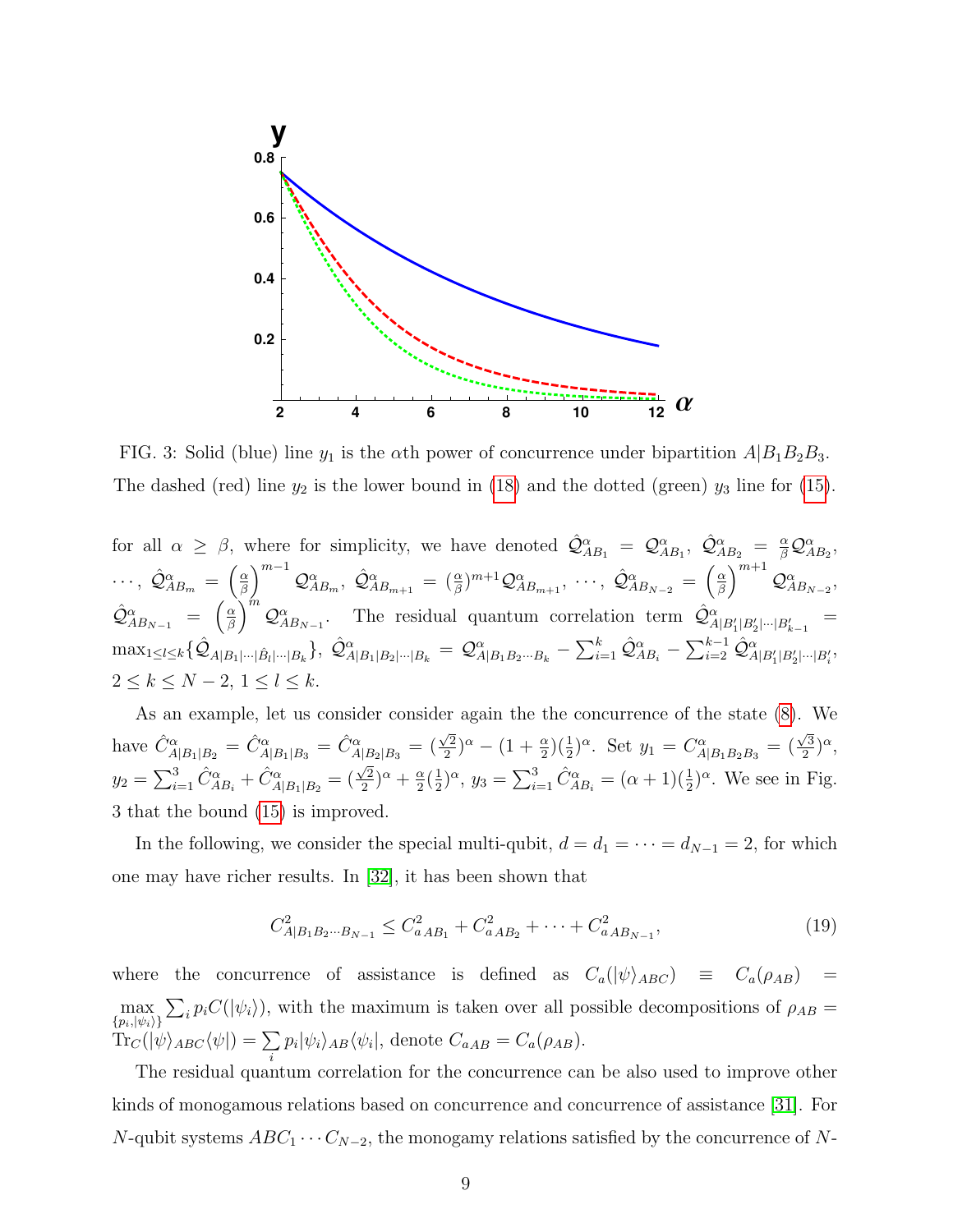qubit pure states under the partition AB and  $C_1...C_{N-2}$  have been first time established in [\[33\]](#page-11-16). In following we give an improved one.

**[Theorem 6]**. For any  $2 \otimes 2 \otimes \cdots \otimes 2$  pure state  $|\psi\rangle_{ABC_1\cdots C_{N-2}}$ , denote  $\rho_{AC_0} = \rho_{AB}$ ,  $\rho_{BC_0} =$  $\rho_{BA}$ , we have

<span id="page-9-0"></span>
$$
C_{AB|C_1\cdots C_{N-2}}^2 \ge \max \left\{ \sum_{i=0}^{N-2} (C_{AC_i}^2 - C_{aBC_i}^2) + \sum_{k=1}^{N-3} C_{A|C_0'|C_1'| \cdots |C_k'},^{2} \right\}
$$
  

$$
\sum_{i=0}^{N-2} (C_{BC_i}^2 - C_{aAC_i}^2) + \sum_{k=1}^{N-3} C_{B|C_0'|C_1'| \cdots |C_k'},^{2} \right\}
$$
 (20)

where  $C_{A|C_0'|C_1'|\cdots|C_k'}^2 = \max_{0 \le l \le k+1} \{C_{A|C_0|\cdots|C_l|\cdots|C_{k+1}}^2\}, C_{A|C_0|C_1|\cdots|C_k}^2 = C_{A|C_0C_1\cdots C_k}^2$  $\sum_{i=0}^{k} C_{AC_i}^2 - \sum_{i=2}^{k-1} C_{A|C_0'|C_1'| \cdots |C_i'|}^2$ ,  $1 \le k \le N-3$ ,  $0 \le l \le k+1$ .

[Proof]. For  $2 \otimes 2 \otimes \cdots \otimes 2$  state  $|\psi\rangle_{ABC_1\cdots C_{N-2}}$ , one has

$$
C_{AB|C_1\cdots C_{N-2}}^2 = 2T(\rho_{AB})
$$
  
\n
$$
\geq 2T(\rho_A) - 2T(\rho_B)
$$
  
\n
$$
= C_{A|BC_1\cdots C_{N-2}}^2 - C_{B|AC_1\cdots C_{N-2}}^2
$$
  
\n
$$
\geq \sum_{i=0}^{N-2} C_{AC_i}^2 + \sum_{k=1}^{N-3} C_{A|C'_0|C'_1|\cdots C'_k}^2 - C_{B|AC_1\cdots C_{N-2}}^2
$$
  
\n
$$
\geq \sum_{i=0}^{N-2} C_{AC_i}^2 + \sum_{k=1}^{N-3} C_{A|C'_0|C'_1|\cdots C'_k}^2 - \sum_{i=0}^{N-2} C_{aBC_i}^2,
$$

where  $T(\rho) = 1 - \text{Tr}(\rho^2)$ , and the first inequality is due to a property of the linear entropy. Using the Theorem 3, one can get the second inequality. The last inequality is obtained by [\(19\)](#page-8-0).  $\blacksquare$ 

The last term in [\(20\)](#page-9-0) improves the result in [\[33\]](#page-11-16). Consider the concurrence of [\(13\)](#page-5-1),  $|\psi\rangle_{AB_1B_2B_3} = |\psi\rangle_{ABCD}$ . By the Theorem 6, we have  $C_{AB|CD} \geq \frac{8}{9}$  $\frac{8}{9}$ , which is better than the result  $C_{AB|CD} \geq \frac{4}{9}$  $\frac{4}{9}$  in [\[33\]](#page-11-16).

Now we generalize our results to the concurrence  $C_{ABC_1|C_2\cdots C_{N-2}}$  under partition  $ABC_1$ and  $C_2 \cdots C_{N-2}$   $(N \ge 6)$  for pure state  $|\psi\rangle_{ABC_1\cdots C_{N-2}}$ . Similar to Theorem 6, we can obtain the following corollary:

[Corollary 2]. For any N-qubit pure state  $|\psi\rangle_{ABC_1\cdots C_{N-2}}$ , we have

<span id="page-9-1"></span>
$$
C_{ABC_1|C_2\cdots C_{N-2}}^2 \ge \max\{J_A, J_B\} - J_{C_1},\tag{21}
$$

where  $J_A = \sum_{i=0}^{N-2} (C_{AC_i}^2 - C_{aBC_i}^2) + \sum_{k=1}^{N-3} C_{A|C_0'|C_1'| \cdots |C_k'}^2$ ,  $J_B = \sum_{i=0}^{N-2} (C_{BC_i}^2 - C_{aAC_i}^2) +$  $\sum_{k=1}^{N-3} C_{B|C_0'|C_1'| \cdots |C_k'}^2$ ,  $J_{C_1} = C_{aC_1A}^2 + C_{aC_1B}^2 + \sum_{i=2}^{N-2} C_{aC_1C_i}^2$ .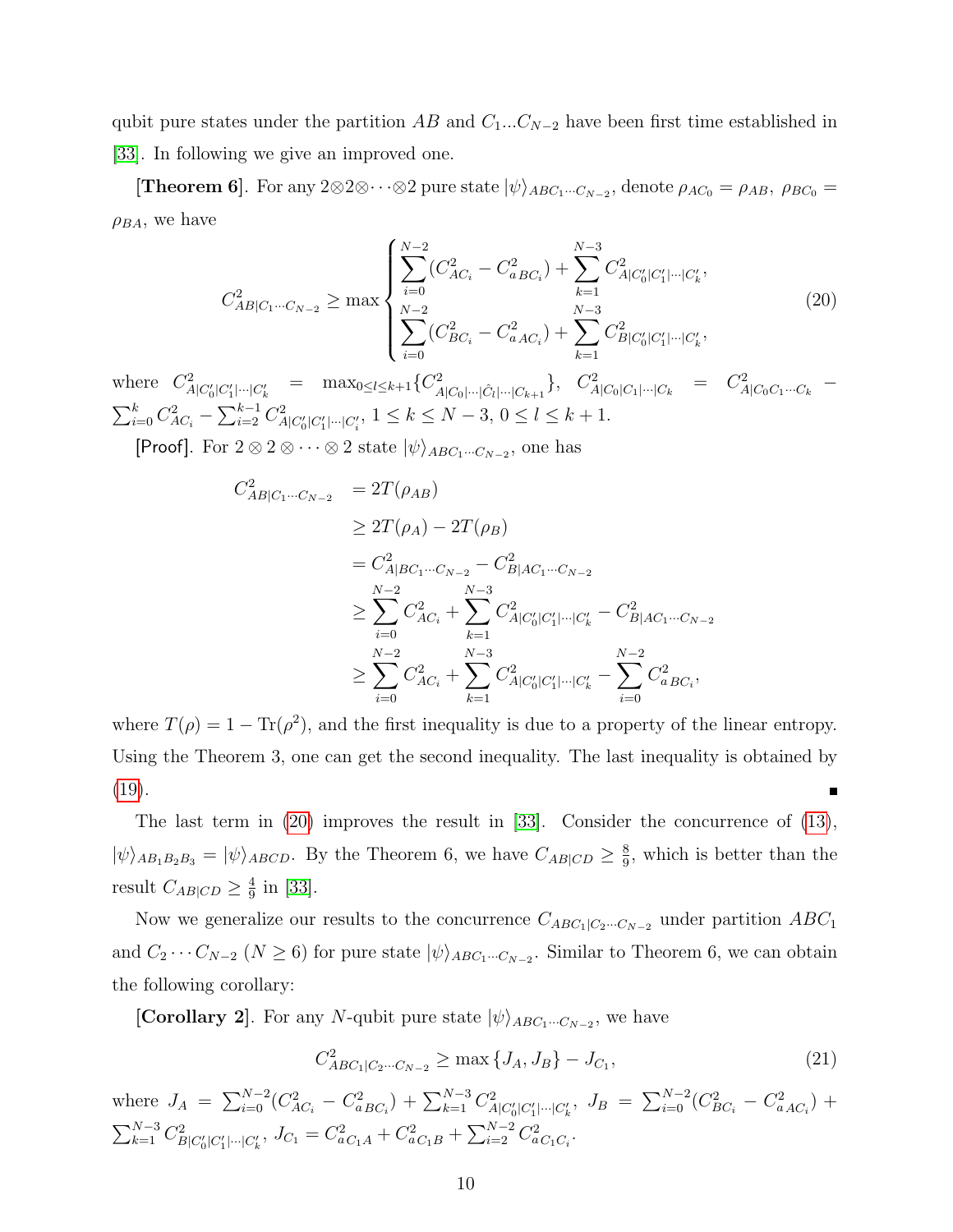**[Proof]**. For any N-qubit pure state  $|\psi\rangle_{ABC_1\cdots C_{N-2}}$ , we have

$$
C_{ABC_1|C_2\cdots C_{N-2}}^2 = 2T(\rho_{ABC_1})
$$
  
\n
$$
\geq 2T(\rho_{AB}) - 2T(\rho_{C_1})
$$
  
\n
$$
= C_{AB|C_1\cdots C_{N-2}}^2 - C_{C_1|ABC_2\cdots C_{N-2}}^2,
$$

where the inequality is due to the property of the linear entropy  $T(\rho_{ABC_1}) \geq T(\rho_{AB}) - T(\rho_{C_1})$ . Combining  $(19)$  and  $(20)$ , we obtain  $(21)$ .

We have presented general monogamy relations for any quantum correlation measures and multipartite quantum states. Similar to the three tangle of concurrence, we defined the  $\alpha$ th ( $\alpha \geq \beta$ ) power of the residual quantum correlation. Based on this, we have established tighter monogamy inequalities for arbitrary quantum correlation measures. For qubit systems, the bound for concurrence, given by concurrence of assistance, has been also improved. Finally, we have presented a different kind of monogamy relations satisfied by the concurrence of N-qubit pure states under partition AB and  $C_1 \cdots C_{N-2}$ , as well as under partition  $ABC_1$  and  $C_2 \cdots C_{N-2}$ , which is also shown to be better than the existing ones. The residual quantum correlation we introduced may also contribute to improve other relations satisfied by the measures of quantum correlations.

- <span id="page-10-0"></span>[1] C. H. Bennett, S. J. Wiesner, Phys. Rev. Lett 69 (1992) 2881.
- [2] C. H. Bennett, G. Brassard, C. Crépeau, R. Josza, A. Peres, W. K. Wootters, Phys. Rev. Lett 70 (1993) 1895.
- [3] J. W. Pan, Z. B. Chen, C. Y. Lu, H. Weinfurter, A. Zeilinger, M. Zukowski, Rev. Mod. Phys. 84 (2012) 777-838.
- [4] A. Sen(De), U. Sen, Physics News 40 (2010) 17-32 (available at arXiv:quant- ph/1105.2412).
- [5] M. Lewenstein, A. Sanpera, V. Ahufinger, B. Damski, A. Sen(De), U. Sen, Adv. Phys 56 (2007) 243–379.
- <span id="page-10-2"></span><span id="page-10-1"></span>[6] L. Amico, R. Fazio, A. Osterloh, V. Vedral, Rev. Mod. Phys 80 (2008) 517-576.
- [7] R. Horodecki, P. Horodecki, M. Horodecki, K. Horodecki, Rev. Modern Phys. 81 (2009) 865–942.
- <span id="page-10-3"></span>[8] K. Modi, A. Brodutch, H. Cable, T. Paterek, V. Vedral, Rev. Modern Phys. 84 (2012) 1655.